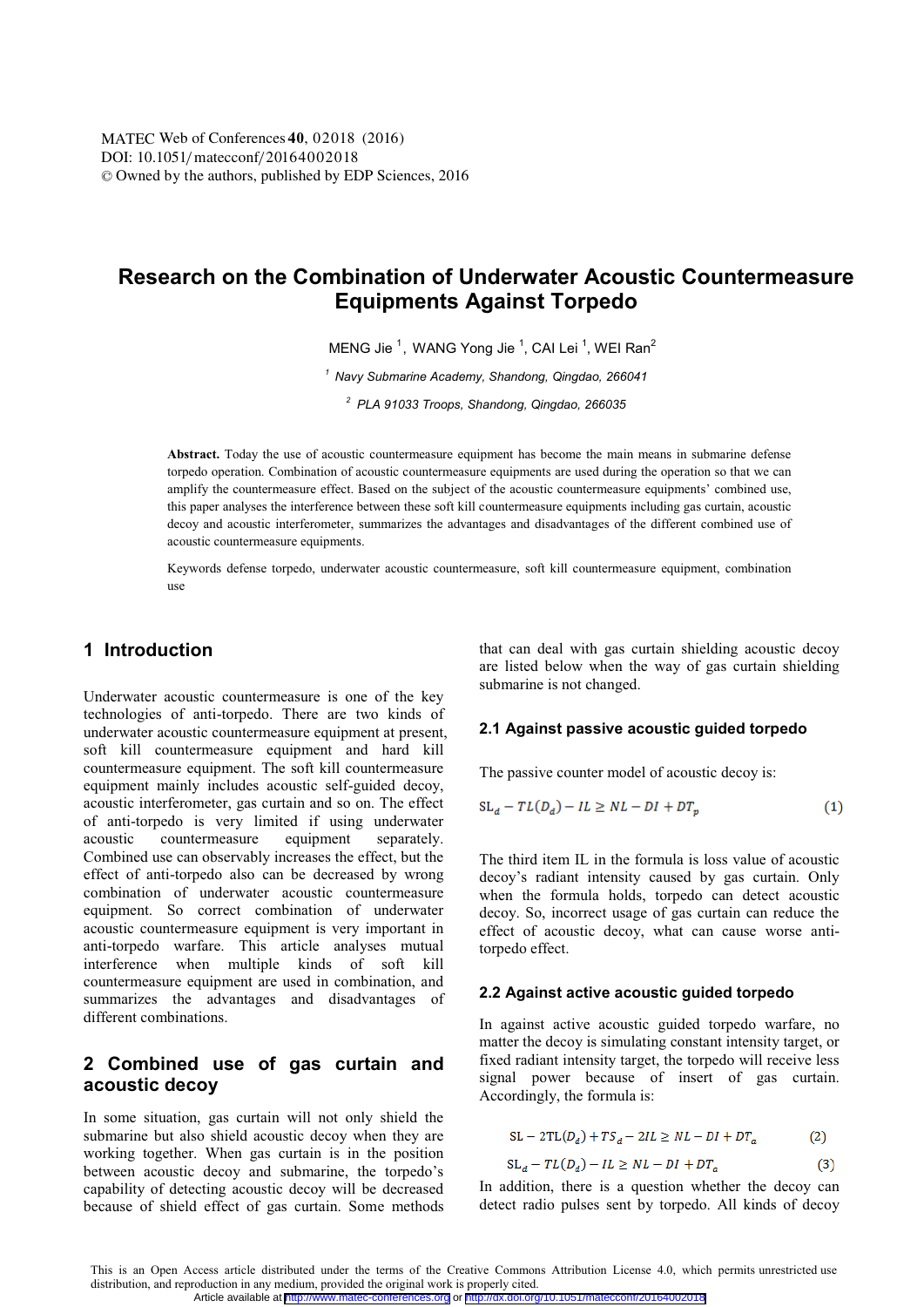have threshold of detection. If the distance is far away from torpedo or the radiant intensity is too low, the energy of radio pulses sent by torpedo will too low to detect and analyze for decoy, what will course decoy can't response. Something should happen because of gas curtain: Decoy who should detect the torpedo's signal and correctly respond, now can't detect and respond because of gas curtain, so that it can't perform antitorpedo function. According to technic parameter of acoustic decoy and the passive sonar formula, it can be determine whether decoy can detect torpedo. When using gas curtain, parameter of acoustic decoy and torpedo need to be exchanged, that is:

$$
SL - TL(Dd) - IL \ge NLd - DId + DTd
$$
\n(4)

In the formula, SL is torpedo sound level, dB; TL(Dd) is transmission loss, dB; IL is the loss coursed by gas curtain inserting, dB; NLd is decoy self-noise level, dB; Did is decoy receiving directivity indicator, dB; DTd is acoustic decoy's threshold of detection, dB.

If the formula holds, acoustic decoy can detect radio pulses sent by torpedo, formula (2), (3) is meaningful, otherwise decoy can't respond and is useless to interfere torpedo. Formula (2), (3) can't work.

When gas curtain is in the position between torpedo and decoy and the curtain size can hide the decoy, formulas above can work. Otherwise they can't be used. In addition, when gas curtain and decoy are used together, we thought torpedo's detection to gas curtain will not be affected by decoy.

## **3 Combined use of gas curtain and acoustic interferometer**

In the situation of combined use of gas curtain and acoustic interferometer, if the position of gas curtain is between torpedo and acoustic interferometer, interfering effect will be decreased too. The processing on submarine echo and radiation noise level will remain the same if gas curtain shield submarine. While gas curtain shield acoustic interferometer, what will create torpedo interference noise level down.

$$
NL_j = \text{SPL} - \text{TL}(D_j) - \text{IL} \tag{5}
$$

$$
SPL - TL(Dj) - IL \ge NL - DI + DT
$$
 (6)

Because torpedo is keep moving, but gas curtain is unmovable, so interaction between gas curtain and acoustic interferometer will only happen in certain battle position. When relative position among torpedo, gas curtain and acoustic interferometer has changed because of torpedo's movement, gas curtain will be outside the sight of acoustic interferometer and torpedo; the interaction will not exist any longer.

### **4 Combined use of gas curtain and acoustic decoy**

There are three possible parts of interaction, when combined use of gas curtain and acoustic decoy.

(1) Radiated noise of acoustic interferometer interferes in the torpedo detection of submarine.

(2) Acoustic interferometer interferes in torpedo detection of acoustic decoy.

(3) Acoustic decoy detection of radio pulses sent by torpedo will be interfered when acoustic interferometer is too close to acoustic decoy. More seriously, acoustic decoy can't distinguish torpedo detection radio pulses to respond.

The following formulas are used by torpedo active and passive detection of submarine.

$$
SL - 2TL + TS \ge NL_j - DI(\theta) + DT_a \tag{7}
$$

$$
SL - TL \ge NL_j - DI(\theta) + DT_p \tag{8}
$$

Torpedo detection of decoy should put the effect of acoustic decoy into consideration. Right part of the formula above should be changed to  $NLj-DI(\theta)+DT,DI(\theta)$ is torpedo self-guarded receiving directivity function, NLj is torpedo interference noise level when acoustic interferometer is working.

$$
NL_j = SPL - TL(D_j)
$$
\n(9)

The influence on acoustic interferometer detection of acoustic decoy needs to consider formula(4),at this time:

$$
SL - TL(Dd) \ge NLdj - DI(\theta)d + DTd
$$
 (10)

In the formula,  $DI(\theta)$  is acoustic decoy receiving directivity function, NLdjis acoustic decoy interference noise level when acoustic interferometer is working.

$$
NL_{dj} = \text{SPL} - \text{TL}(D_{dj})\tag{11}
$$

In the formula, SPL is radiation noise spectrum of acoustic interferometer, dB; TL(Ddj) is transmission losses in the distance from acoustic interferometer to acoustic decoy, dB.

Also because of the acoustic interferometer is not all the same in different directions, so  $DI(\theta)$ d is used to express acoustic decoy receiving directivity function. When torpedo and acoustic decoy are in the same location or the same line of bearing within acoustic decoy receive sector,  $\theta = 0$ , DI( $\theta$ )d = 0dB; otherwise,  $\theta \neq 0$ , DI( $\theta$ )d  $\neq$  0dB; their values must be determined by acoustic decoy receiving directivity function. So, the model of acoustic interferometer interference active detection is:

$$
SL - TL(Dd) \ge NLdj
$$
\n(12)

If inequality is established, the acoustic decoy can receive torpedo detection pulse, and work normally. Otherwise, the acoustic decoy can't respond correctly.

#### **5 Combined use of multiple acoustic decoys**